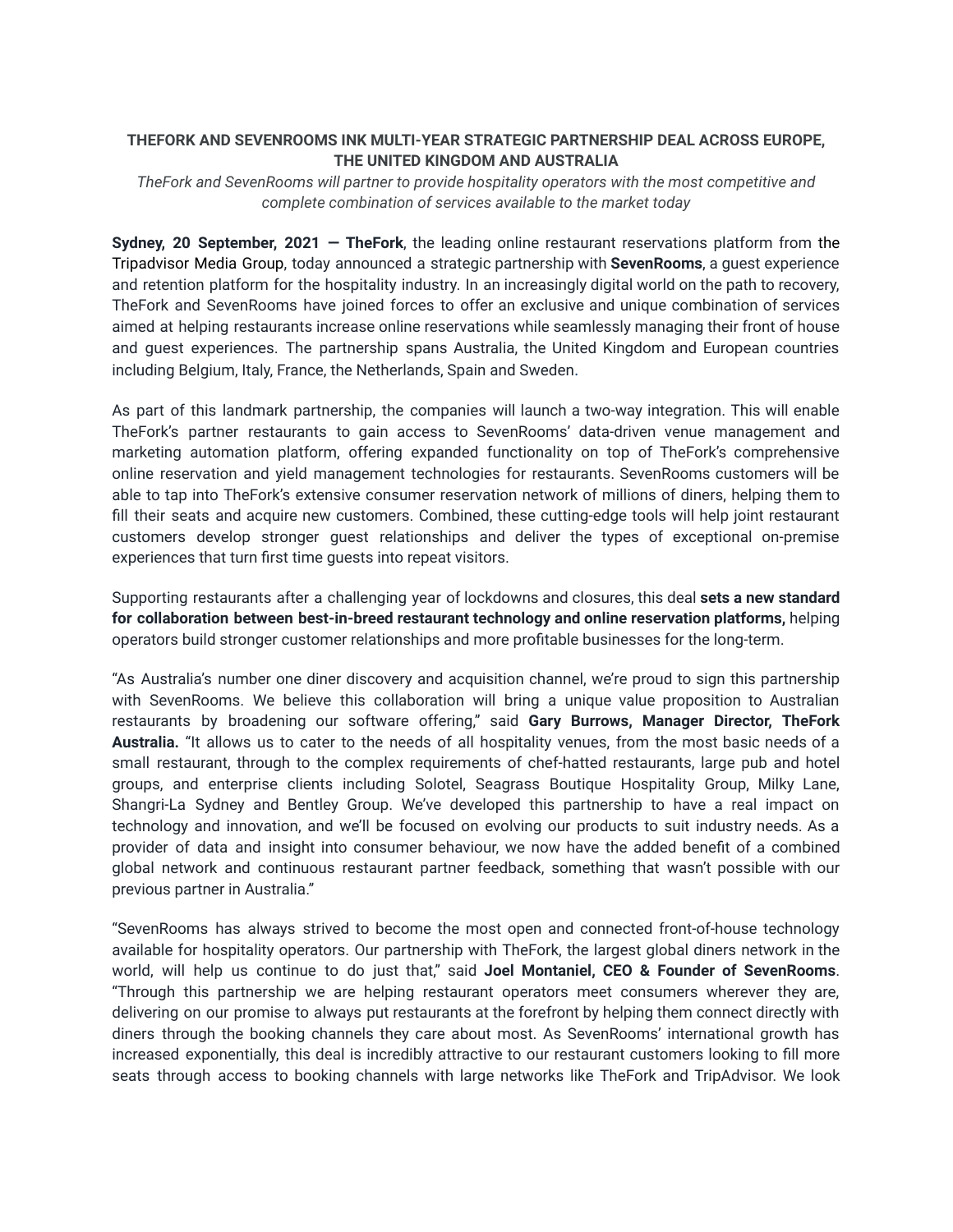forward to our continued partnership as we continue to scale our business throughout key international markets."

This deal follows a year of extensive industry support by both TheFork and SevenRooms. With the hospitality industry undergoing a digital transformation due to COVID-19, both companies have focused on providing solutions that support the digitalisation of restaurants, help them navigate closures and uncertainty, and ultimately, address the needs and demands of a changed consumer. Throughout the pandemic, TheFork has worked tirelessly as a digital ally for restaurants, dedicating almost US\$30 million (approximately AU\$40.2 million) to help the sector adapt and recover across the 22 countries in which it operates. In the same way, SevenRooms developed and debuted new products for restaurants to reopen safely and drive new revenue streams, all while subsidising over US\$10 million (approximately AU\$13.4 million) in licensing fees to reduce financial hardship. By combining the power of two world-class technologies, TheFork and SevenRooms will equip restaurants with the tools they need to face new challenges, recover faster and grow their businesses in a new era for hospitality.

This partnership will be implemented across key markets in the coming months as the teams work to integrate the technologies to provide the best offering for restaurants and consumers.

###

### **About TheFork**

TheFork, a Tripadvisor company, is the leading online restaurant reservation platform. TheFork's mission is to connect diners with a network of nearly 80,000 partner restaurants worldwide. With 22 million reviews and 28 million downloads of its app, TheFork has become the smart move to make to get a table. Through TheFork (website and app), as well as through Tripadvisor, users can easily select a restaurant according to their preferences, consult user reviews, check real-time availability and instantly book online 24/7. From the restaurant side, TheFork provides them with a software solution, TheFork Manager, to optimise reservation management, streamline operations and ultimately improve service and revenue. The platform operates in 22 countries in France, Spain, Italy, The Netherlands, Belgium, Switzerland, Portugal, UK, Denmark, Germany, Austria, Sweden, Finland, Norway, Australia, Argentina, Brazil, Chile, Colombia, Mexico, Peru and Uruguay.

## **About SevenRooms**

SevenRooms is a guest experience and retention platform that helps hospitality operators create exceptional experiences that drive revenue and repeat business. Trusted by thousands of hospitality operators around the world, SevenRooms powers tens of millions of guest experiences each month across both on- and off-premise. From neighborhood restaurants and bars to international, multi-concept hospitality groups, SevenRooms is transforming the industry by empowering operators to take back control of their businesses to build direct guest relationships, deliver exceptional experiences and drive more visits and orders, more often. The full suite of products includes reservation, waitlist and table management, online ordering, review aggregation and marketing automation. Founded in 2011 and venture-backed by Amazon, Comcast Ventures, Highgate Ventures and Providence Strategic Growth, SevenRooms has dining, hotel F&B, nightlife and entertainment clients globally, including: MGM Resorts International, Mandarin Oriental Hotel Group, The Cosmopolitan of Las Vegas, Jumeirah Group, Wolfgang Puck, Michael Mina, Bloomin' Brands, sbe, LDV Hospitality, Zuma, Australian Venue Company, Altamarea Group, AELTC, Chase Hospitality Group, D&D London, Corbin & King, Live Nation and Topgolf.